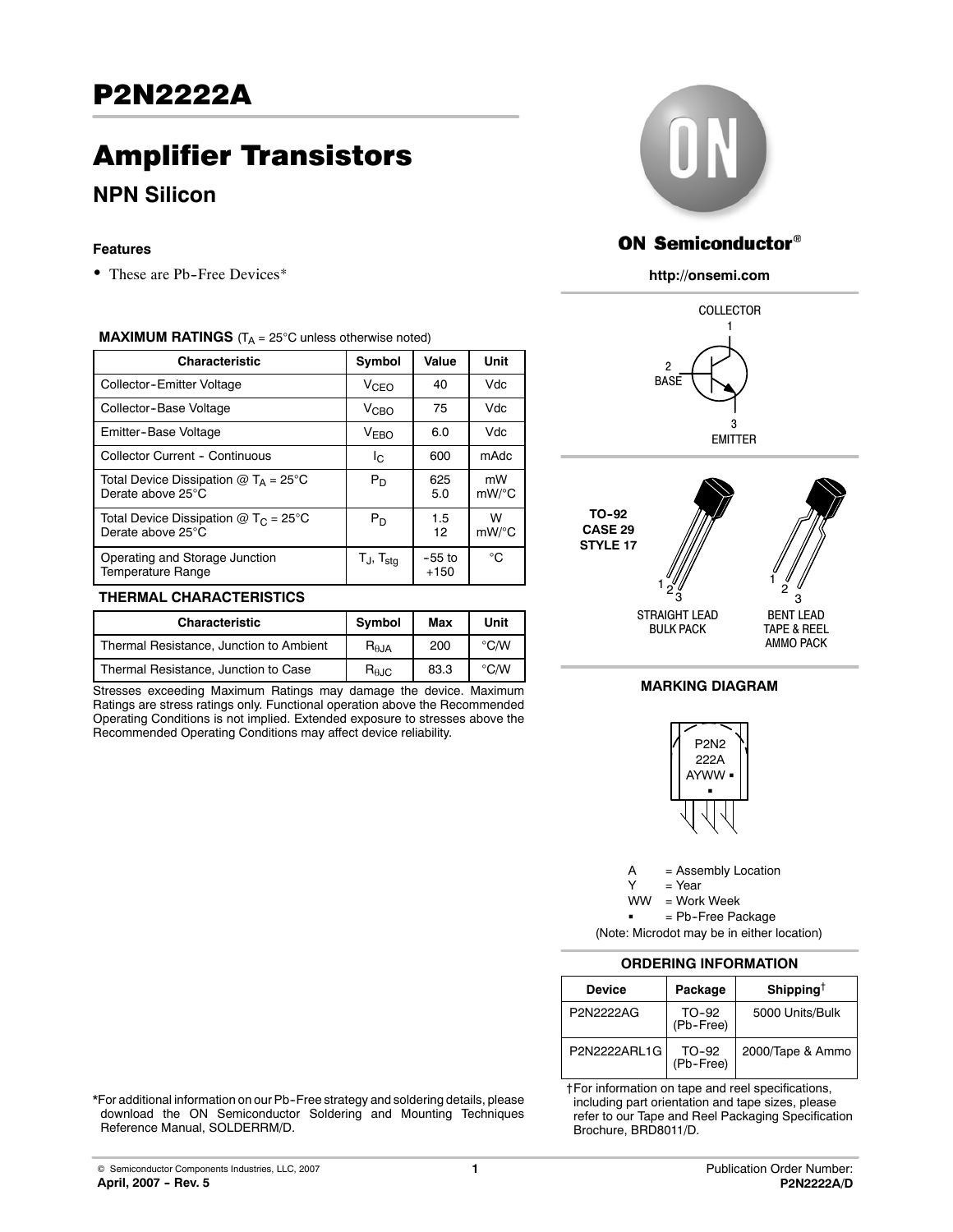## **ELECTRICAL CHARACTERISTICS** (T<sub>A</sub> = 25°C unless otherwise noted)

| <b>Characteristic</b>                                                                                                                                                                                                                                                                                                                                                                                                                                                                               | Symbol                      | Min                                     | Max         | Unit        |
|-----------------------------------------------------------------------------------------------------------------------------------------------------------------------------------------------------------------------------------------------------------------------------------------------------------------------------------------------------------------------------------------------------------------------------------------------------------------------------------------------------|-----------------------------|-----------------------------------------|-------------|-------------|
| <b>OFF CHARACTERISTICS</b>                                                                                                                                                                                                                                                                                                                                                                                                                                                                          |                             |                                         |             |             |
| Collector-Emitter Breakdown Voltage<br>$(l_C = 10 \text{ m}$ Adc, $l_B = 0$ )                                                                                                                                                                                                                                                                                                                                                                                                                       | $V_{(BR)CEO}$               | 40                                      | ۰           | Vdc         |
| Collector-Base Breakdown Voltage<br>$(I_C = 10 \mu A d c, I_F = 0)$                                                                                                                                                                                                                                                                                                                                                                                                                                 | $V_{(BR)CBO}$               | 75                                      |             | Vdc         |
| Emitter-Base Breakdown Voltage<br>$(IE = 10 \mu A d c, IC = 0)$                                                                                                                                                                                                                                                                                                                                                                                                                                     | $V_{(BR)EBO}$               | 6.0                                     |             | Vdc         |
| <b>Collector Cutoff Current</b><br>$(V_{CE} = 60$ Vdc, $V_{EB(off)} = 3.0$ Vdc)                                                                                                                                                                                                                                                                                                                                                                                                                     | $I_{CEX}$                   |                                         | 10          | nAdc        |
| <b>Collector Cutoff Current</b><br>$(V_{CB} = 60$ Vdc, $I_E = 0)$<br>$(V_{CB} = 60$ Vdc, $I_E = 0$ , $T_A = 150$ °C)                                                                                                                                                                                                                                                                                                                                                                                | I <sub>CBO</sub>            |                                         | 0.01<br>10  | µAdc        |
| <b>Emitter Cutoff Current</b><br>$(V_{EB} = 3.0$ Vdc, $I_C = 0)$                                                                                                                                                                                                                                                                                                                                                                                                                                    | <b>IEBO</b>                 |                                         | 10          | nAdc        |
| <b>Collector Cutoff Current</b><br>$(V_{CE} = 10 V)$                                                                                                                                                                                                                                                                                                                                                                                                                                                | <b>I</b> CEO                |                                         | 10          | nAdc        |
| <b>Base Cutoff Current</b><br>$(V_{CE} = 60$ Vdc, $V_{EB(off)} = 3.0$ Vdc)                                                                                                                                                                                                                                                                                                                                                                                                                          | <b>IBEX</b>                 |                                         | 20          | nAdc        |
| <b>ON CHARACTERISTICS</b>                                                                                                                                                                                                                                                                                                                                                                                                                                                                           |                             |                                         |             |             |
| <b>DC Current Gain</b><br>$(I_C = 0.1 \text{ m}$ Adc, $V_{CE} = 10 \text{ V}$ dc)<br>$(I_C = 1.0 \text{ m}$ Adc, $V_{CE} = 10 \text{ V}$ dc)<br>$(I_C = 10 \text{ m}$ Adc, $V_{CE} = 10 \text{ V}$ dc)<br>$(I_C = 10 \text{ m}$ Adc, V <sub>CE</sub> = 10 Vdc, T <sub>A</sub> = -55°C)<br>$(I_C = 150 \text{ m}$ Adc, $V_{CE} = 10 \text{ V}$ dc) (Note 1)<br>$(l_C = 150 \text{ m}$ Adc, $V_{CE} = 1.0 \text{ V}$ dc) (Note 1)<br>$(I_C = 500 \text{ m}$ Adc, $V_{CE} = 10 \text{ V}$ dc) (Note 1) | $h_{FE}$                    | 35<br>50<br>75<br>35<br>100<br>50<br>40 | 300         |             |
| Collector-Emitter Saturation Voltage (Note 1)<br>$(I_C = 150 \text{ m}$ Adc, $I_B = 15 \text{ m}$ Adc)<br>$(I_C = 500 \text{ m}$ Adc, $I_B = 50 \text{ m}$ Adc)                                                                                                                                                                                                                                                                                                                                     | $V_{CE(sat)}$               |                                         | 0.3<br>1.0  | Vdc         |
| Base-Emitter Saturation Voltage (Note 1)<br>$(I_C = 150 \text{ m}$ Adc, $I_B = 15 \text{ m}$ Adc)<br>$(I_C = 500 \text{ m}$ Adc, $I_B = 50 \text{ m}$ Adc)                                                                                                                                                                                                                                                                                                                                          | $V_{BE(sat)}$               | 0.6                                     | 1.2<br>2.0  | Vdc         |
| SMALL-SIGNAL CHARACTERISTICS                                                                                                                                                                                                                                                                                                                                                                                                                                                                        |                             |                                         |             |             |
| Current-Gain - Bandwidth Product (Note 2)<br>$(I_C = 20 \text{ m}$ Adc, $V_{CE} = 20 \text{ V}$ dc, f = 100 MHz)C                                                                                                                                                                                                                                                                                                                                                                                   | fτ                          | 300                                     |             | MHz         |
| <b>Output Capacitance</b><br>$(V_{CB} = 10$ Vdc, $I_E = 0$ , f = 1.0 MHz)                                                                                                                                                                                                                                                                                                                                                                                                                           | $C_{\rm obo}$               |                                         | 8.0         | рF          |
| Input Capacitance<br>$(V_{EB} = 0.5$ Vdc, $I_C = 0$ , f = 1.0 MHz)                                                                                                                                                                                                                                                                                                                                                                                                                                  | $\mathbf{C}_{\mathsf{ibo}}$ | $\overline{\phantom{a}}$                | 25          | pF          |
| Input Impedance<br>$(I_C = 1.0 \text{ m}$ Adc, $V_{CE} = 10 \text{ V}$ dc, f = 1.0 kHz)<br>$(I_C = 10 \text{ m}$ Adc, $V_{CE} = 10 \text{ Vdc}$ , f = 1.0 kHz)                                                                                                                                                                                                                                                                                                                                      | $h_{ie}$                    | 2.0<br>0.25                             | 8.0<br>1.25 | kΩ          |
| Voltage Feedback Ratio<br>$(I_C = 1.0 \text{ m}$ Adc, $V_{CF} = 10 \text{ V}$ dc, f = 1.0 kHz)<br>$(I_C = 10 \text{ m}$ Adc, $V_{CE} = 10 \text{ V}$ dc, f = 1.0 kHz)                                                                                                                                                                                                                                                                                                                               | $h_{re}$                    | $\overline{\phantom{a}}$                | 8.0<br>4.0  | $X 10^{-4}$ |
| Small-Signal Current Gain<br>$(I_C = 1.0 \text{ m}$ Adc, $V_{CE} = 10 \text{ V}$ dc, f = 1.0 kHz)<br>$(I_C = 10 \text{ m}$ Adc, $V_{CE} = 10 \text{ V}$ dc, f = 1.0 kHz)                                                                                                                                                                                                                                                                                                                            | h <sub>fe</sub>             | 50<br>75                                | 300<br>375  |             |
| <b>Output Admittance</b><br>$(I_C = 1.0 \text{ m}$ Adc, $V_{CE} = 10 \text{ V}$ dc, f = 1.0 kHz)<br>$(I_C = 10 \text{ m}$ Adc, $V_{CE} = 10 \text{ V}$ dc, f = 1.0 kHz)                                                                                                                                                                                                                                                                                                                             | $h_{oe}$                    | 5.0<br>25                               | 35<br>200   | μMhos       |
| Collector Base Time Constant<br>$(IE = 20$ mAdc, $VCB = 20$ Vdc, f = 31.8 MHz)                                                                                                                                                                                                                                                                                                                                                                                                                      | $rb'C_c$                    |                                         | 150         | ps          |
| Noise Figure<br>$(I_C = 100 \mu A dC, V_{CE} = 10 \text{ V} dC, R_S = 1.0 \text{ k}\Omega, f = 1.0 \text{ kHz}$                                                                                                                                                                                                                                                                                                                                                                                     | NF                          |                                         | 4.0         | dB          |

1. Pulse Test: Pulse Width  $\leq 300 \mu s$ , Duty Cycle  $\leq 2.0\%$ .

2.  $f_{\mathsf{T}}$  is defined as the frequency at which  $|\mathsf{h}_{\mathsf{fe}}|$  extrapolates to unity.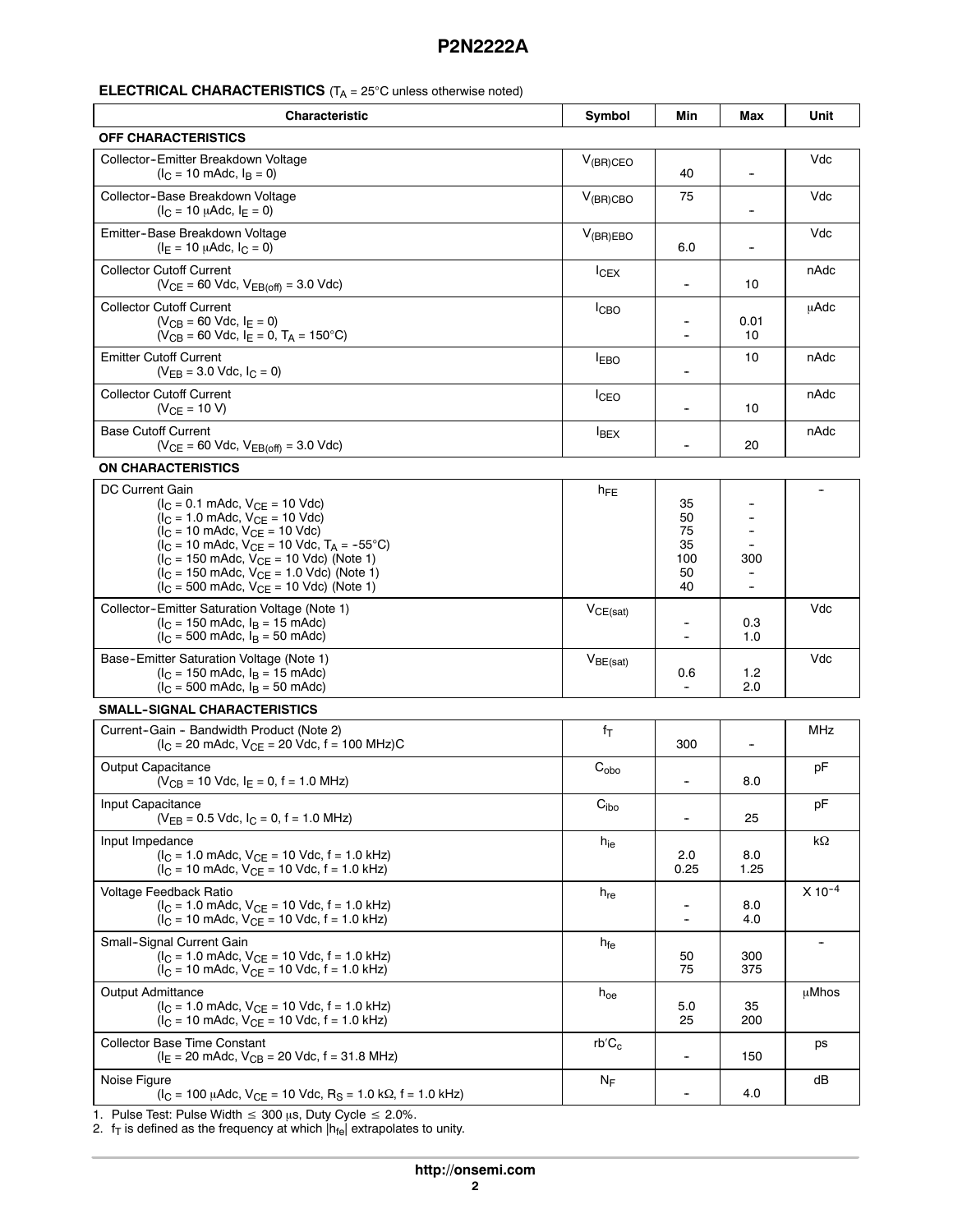| <b>ELECTRICAL CHARACTERISTICS</b> ( $T_A = 25^\circ$ C unless otherwise noted) (Continued) |  |  |
|--------------------------------------------------------------------------------------------|--|--|
|--------------------------------------------------------------------------------------------|--|--|

|                                                      | <b>Characteristic</b>                                | <b>Symbol</b>  | Min | Max | Unit |
|------------------------------------------------------|------------------------------------------------------|----------------|-----|-----|------|
| <b>SWITCHING CHARACTERISTICS</b>                     |                                                      |                |     |     |      |
| Delay Time                                           | $(V_{CC} = 30$ Vdc, $V_{BE(off)} = -2.0$ Vdc,        | ٢q             |     | 10  | ns   |
| <b>Rise Time</b>                                     | $I_C$ = 150 mAdc, $I_{B1}$ = 15 mAdc) (Figure 1)     |                |     | 25  | ns   |
| Storage Time                                         | $N_{\text{CC}}$ = 30 Vdc, $I_{\text{C}}$ = 150 mAdc, | ι <sub>S</sub> |     | 225 | ns   |
| $I_{B1} = I_{B2} = 15$ mAdc) (Figure 2)<br>Fall Time |                                                      |                | 60  | ns  |      |

## **SWITCHING TIME EQUIVALENT TEST CIRCUITS**



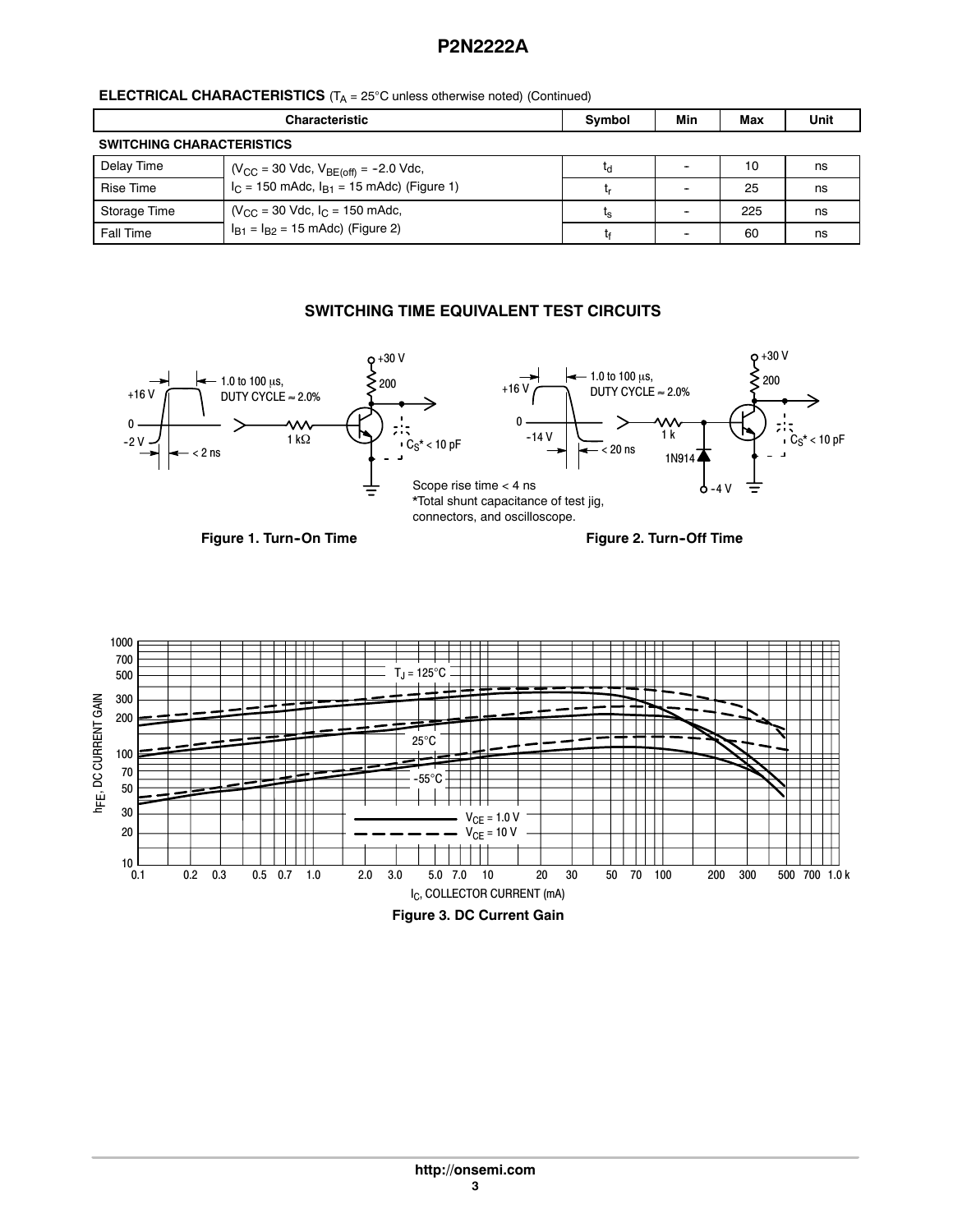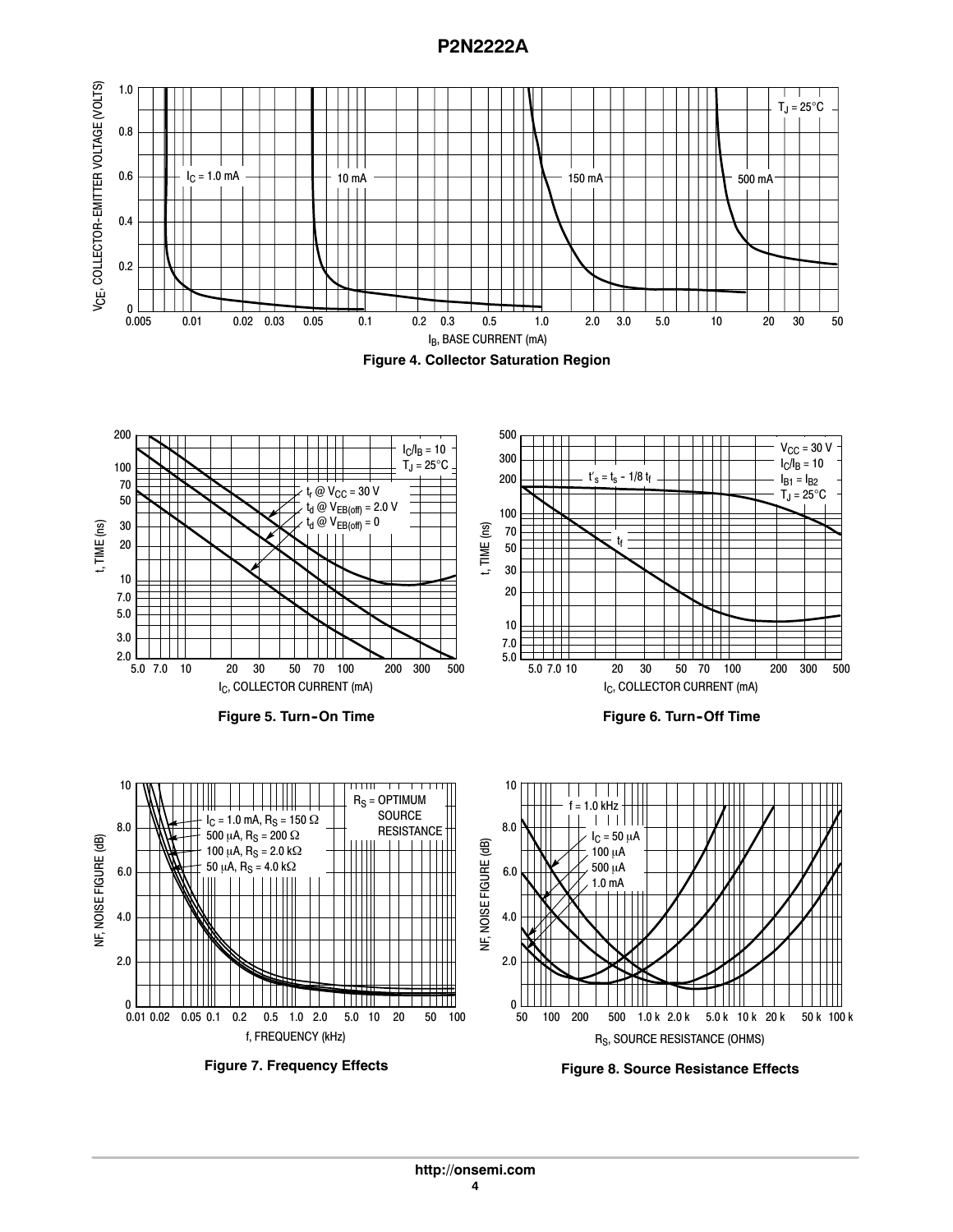

**Figure 9. Capacitances**

**Figure 10. Current-Gain Bandwidth Product** 



**Figure 11. "On" Voltages**

**Figure 12. Temperature Coefficients**